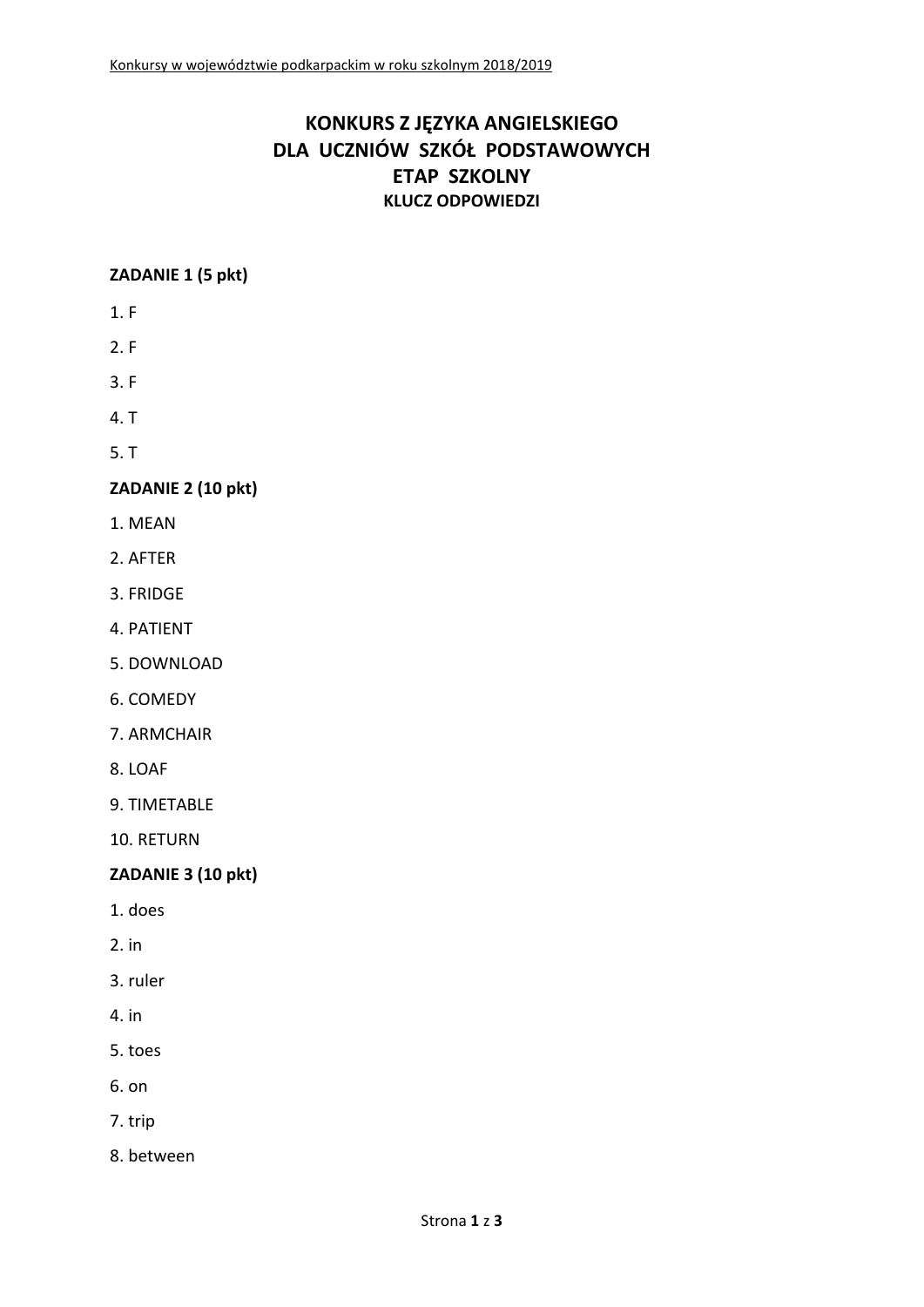9. sunshine

10. cook

# **ZADANIE 4 (6 pkt)**

- 1. a
- 2. c
- 3. c
- 4. b

5. c

6. c

#### **ZADANIE 5 (8 pkt)**

- 1. THAN
- 2. HAVE
- 3. MUCH
- 4. ON
- 5. ABOUT
- 6. DOES
- 7. THERE
- 8. LIKE

#### **ZADANIE 6 (8 pkt)**

- 1. grandparents'
- 2. So do I
- 3. many
- 4. never
- 5. cost
- 6. don't have to
- 7. are you wearing
- 8. will be played